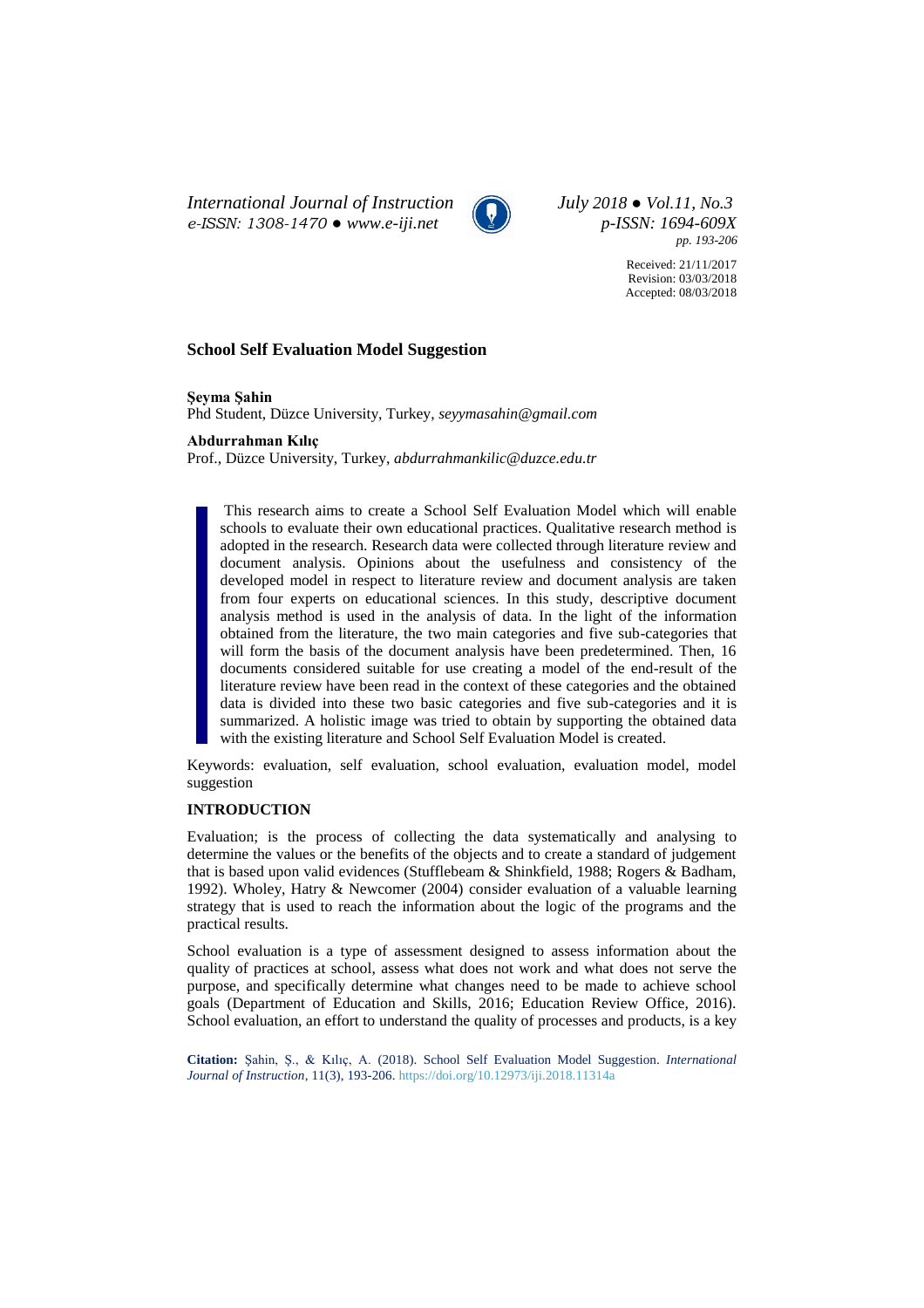factor for learning schools (MacBeath & Sugimine, 2003). School evaluation contributes to school development in several ways. The first of these is to serve for the formation of a performance-focused school culture. It also contributes to the increase in educational performance and standardization in education (Hanberger, Carlbaum, Hult, Lindgren & Lundström, 2016).

School self evaluation, also called internal school evaluation can be defined as school program or staff performing school basic services evaluating the performance of their schools (Nevo, 2002). Purpose of self evaluation, is to raise the standards that apply to more effective learning and teaching. Effective schools are constantly reviewing their own practice and seeking ways to make the school better (Department of Education and Skills, 2016). With self evaluation, schools are directed to determine their educational goals, be responsible for their own educational processes, and evaluate their own actions. With self evaluation, it is aimed not only to support improvement but also to meet the accountability requirement of the school (Nevo, 2002). Self evaluation is seen as an assistant of professional development. Teachers and other staff will become selfaware, higher self-reflective, and more self-critical individuals by self evaluation, following their own performance and professional development (Ainsworth, 2010; MacBeath, 2006).

School self evaluation may be conducted under the leadership of a teacher or a group of teachers, a school principal or other school administrator, or a special officer designated by the school as an evaluator (Nevo, 2002). It is recommended to establish an evaluation committee for an effective evaluation. In this commission; it is preferred that all stakeholders, such as students, teachers, parents, school management, are involved (MacBeath, Schratz, Meuret & Jakobsen, 2000). Schools can get "critical friends" to work with them to do their own self evaluation of their own development. A critical friend is a person who asks for thoughtful questions, makes a review of the data from another point of view and makes constructive criticism (MacBeath, et al., 2000). In this way, shared vision, strong support, nurturing and honest self evaluation will bring about the changes schools need (Baskerville & Goldblatt, 2009).

Being different aspects of evaluation objectives and focuses, evaluation context, target audience, evaluation opportunities (time and resources), and different viewpoints of evaluators' concepts of program and evaluation cause differentiation and diversification of approaches and models to be used in evaluation process. This situation results in also requiring evaluators to consider new evaluation designs and to enter into new model searches in addition to being used in evaluation studies by selecting from the existing models. Erden (1998) suggests that researchers can develop a new model by using different models, as it is not necessary to use a single model in the program evaluation studies, it can be taken in every model as appropriate for the purpose and type of the research. The evaluators themselves can form a relational model showing how the evaluation program will work. The goal in model building is to make a complex process understandable and practicable. The development of such a model helps to establish a common understanding and expectation between program evaluators and program stakeholders (Wholey, Hatry & Newcomer, 2004).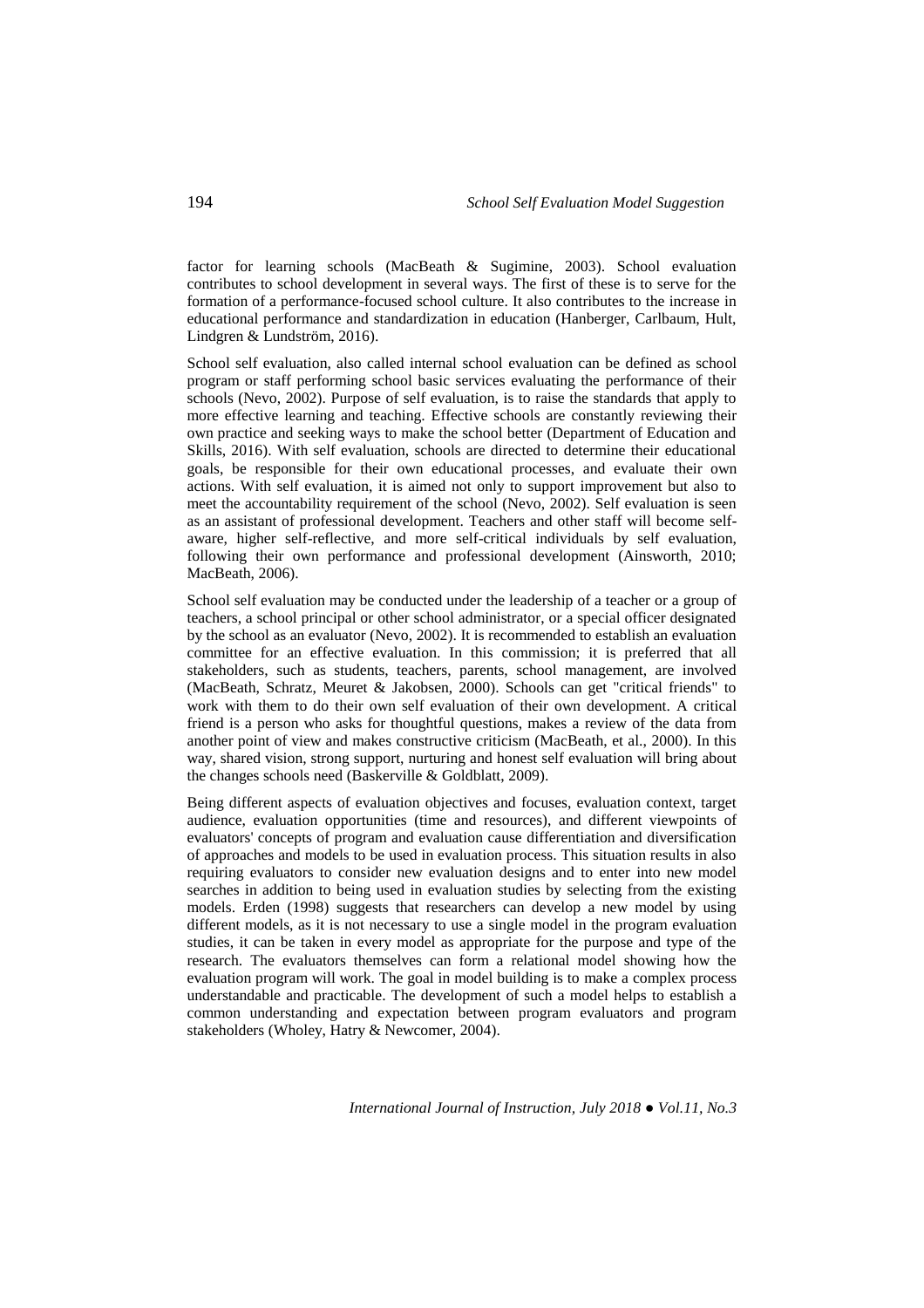When the literature is examined, it is seen that evaluation models are generally inspired from different models and made various arrangements on them. Saylor, Alexander & Lewis (1981) synthesized different models and developed a comprehensive and multidimensional evaluation model. Metfessel and Michael formed their own evaluation models towards the end of the 1960s, based on the principles contained in Tyler's model (Ornstein & Hunkins, 2009). Demirel (1992) has developed a model fitting to the Taba-Tyler model in line with the views of program development experts. Ertürk's Curriculum Evaluation and Development Model is developed by taking advantage of Tyler and Bloom (Sönmez & Alacapınar, 2015).

When international evaluation studies are examined, it has been observed that evaluators often use their own models produced by themselves and generally have not included the building process of the models in the studies. In some of the investigated studies, literature review and document analysis methods are used in the model development process. For example, the Florida School Leader Evaluation Model is developed based on contemporary research on educational leadership behaviours that are thought to have a positive impact on student learning and using the Florida State Education Leadership Standards (Florida Department of Education, 2012). The Marzano Teacher Evaluation Model can be thought of as a combination of research on items that are traditionally thought to correlate with the academic achievement of students. It is developed based on Marzano's past research and a detailed meta-analysis study of John Hattie's student achievement (Learning Sciences Marzano Center, 2013).

In this context, this research aims to create a School Self Evaluation Model that will enable schools to evaluate their own educational practices. For this purpose, the answers to the following questions are searched:

- 1. What are the aims and basic characteristics of the School Self Evaluation Model?
- 2. What are the processes of the School Self Evaluation Model and the operations performed in the processes?

#### **METHOD**

## **Research Model**

Qualitative research method is adopted in the research. Qualitative research is a research method that focuses on the meanings, definitions, characteristics, symbols and explanations of the concepts studied (Berg, 2001). By contributing to the realistic and holistic gathering of the data in the natural environment and by showing how people understand their lives and worlds (Merriam, 2009), it provides the researcher a detailed analysis and explanation of the essence and quality of human experience (Marvasti, 2004).

#### **Data Collection Methods**

Research data were collected through literature review and document analysis. The purpose of literature review; is to place new research problem on fund of knowledge by scanning all the written information to see what is already known about a topic (Sapsford & Jupp, 2006). Document analysis; is the systematic review of available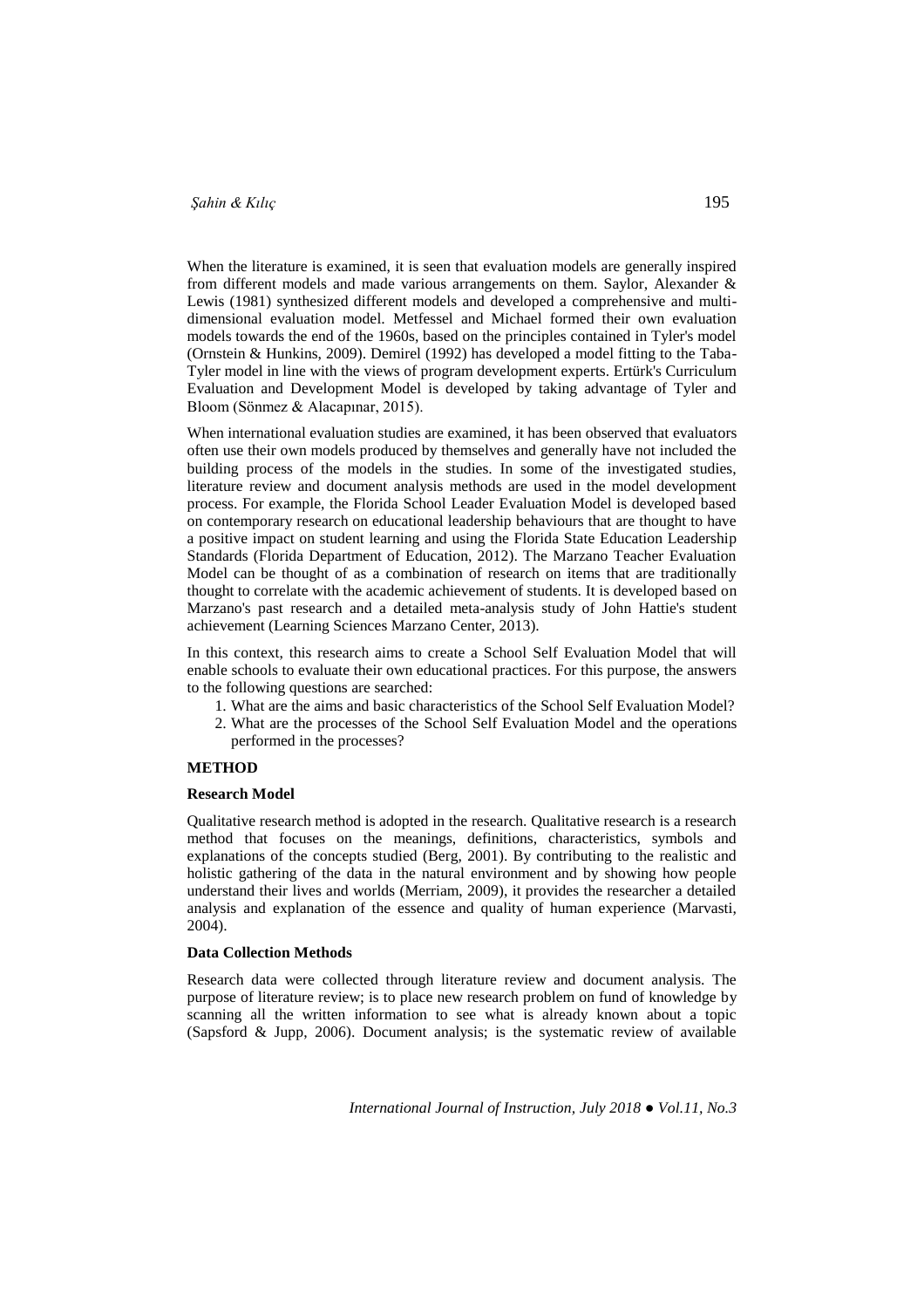resources in order to collect verifiable data and information (Watkins, Meiers & Visser, 2012). Documents; are ready-made data sources that will enable researchers to obtain information they cannot reach through interviews and observations (Mason, 2002, Merriam, 2009). Opinions about the usefulness and consistency of the developed model in respect to literature review and document analysis are taken from four experts on educational sciences.

#### **Data Collection**

The following steps were followed in the data collection process of the study:

 Literature is scanned in a detailed way on the concepts of "evaluation", "self evaluation", "school evaluation" and "school self evaluation".

 Evaluation models (target-oriented, system-based, collaborative, democratic, participatory, competitor-oriented, expert-oriented evaluation models) in the literature have been examined in detail.

 The school evaluation and school self evaluation models in the literature and applied researches about school evaluation and school self evaluation in Turkey and abroad have been examined in depth.

 It has been found that the evaluation philosophies of the "David Fetterman's Empowerment Evaluation Model" (Fetterman & Wandersman, 2005) and "Stake's Countenance Model" (Stake, 1967) are found appropriate to create a school self evaluation model and these two documents have been analyzed. Based on these two models and in the light of the literature review mentioned in the first three items, basic characteristics and aims of the School Self Evaluation Model have been determined.

 The literature survey was conducted on the topics mentioned in the first three items while determining the processes of the School Self Evaluation Model, the operations carried out in the processes, the dimensions of the evaluation and the areas of evaluation and at the result of this literature search, it is decided to analyse the documents of "Standards and Accreditation System in Teacher Training in Turkey" (Yüksek öğretim Kurulu, 1999), "School Based Professional Development Model" (MEB, 2010), "School Based Development Model" (Ankara İl Milli Eğitim Müdürlüğü, 2016), and "Vocational and Technical Education Self Assessment Model" (Mesleki ve Teknik Eğitim Genel Müdürlüğü, 2014). Based on these documents and the information obtained from and the literature review mentioned in the first three items, the processes of the model, the operations carried out in the processes, the dimensions of the evaluation and the areas of evaluation are determined.

 The literature on teacher competencies and effective teacher characteristics has been examined in detail in order to form components of the "teacher" evaluation area in the "process" dimension of the School Self Evaluation Model and two main documents considered to provide a detailed and consistent perspective on teacher competences have been examined. These documents are; "Marzano Teacher Evaluation Model" (Learning Sciences Marzano Center, 2013) and "Ministry of National Education General Teacher Proficiency Competencies" (Öğretmen Yetiştirme Genel Müdürlüğü, 2002). The findings obtained from the analysis of these two documents are supported by related literature and components of the teacher evaluation field are established.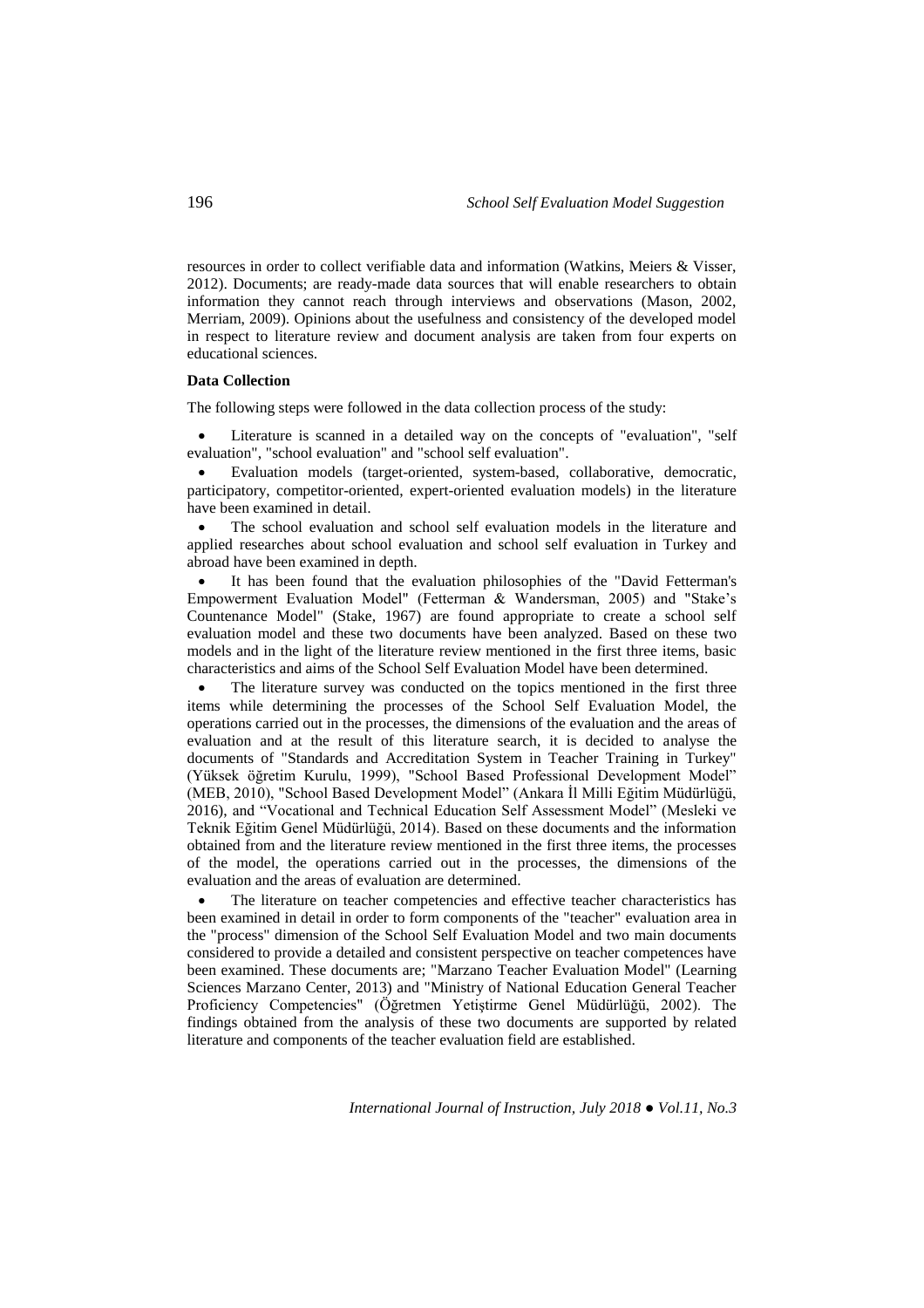The literature on leadership, effective school, school leadership, and educational leadership has been examined in detail in order to establish the components of the "school management" evaluation area in the "process" dimension of the School Self Evaluation Model and four documents are decided to be analysed. These documents are; "Marzano School Leadership Evaluation Model" (Learning Sciences Marzano Center, 2012), "Educational Leadership Policy Standards" (National Policy Board for Educational Administration, 2008), "Self Evaluation of School Leadership" (Department of Education and Skills, 2015), "Florida Department of Education School Leader Evaluation System" (Florida Department of Education, 2012). The results obtained from the analysis of these four documents are supported by related literature and components of the teacher evaluation field are established.

 In order to form the components of the "student" evaluation area of the "process" and "product" dimensions of the School Self Evaluation Model, the existing literature on student-centred education, 21st century student competencies and the factors affecting student success are scanned in detail. Later, the knowledge, skills and values in the secondary and high school curriculums of the Ministry of National Education are examined. Two documents are selected for analysis as a result of the literature review. These documents are; "P21 Framework Definitions" (Partnership for 21st Century Learning, 2015) and "Assessing of 21st Century Skills: Summary of a Workshop" (National Research Council, 2011). The findings of the analysis of these two documents are supported by the related literature and the components of the student evaluation field are established.

 A comprehensive literature survey is conducted on issues such as the duties and responsibilities of the family, the school-family relationship, and the effects of the family on the students, in order to form the components of the "family" evaluation area of the "process" dimension of the School Self Evaluation Model. The document "National Standards for Family-School Partnerships" (Parent Teacher Association, 2009), which is thought to provide a detailed and consistent perspective on this issue, has been analyzed. This document is taken as a basis and the evaluation area components are created with the support of the related literature.

 A comprehensive literature survey of the functions of the guidance service, the characteristics of an effective guidance service, has been made in order to establish the components of the "guidance service" evaluation area of the "process" dimension of the School Self Evaluation Model. A document called the "ASCA National Standards for Students" (American School Counselor Association, 2004), which is thought to provide detailed information on this issue, has been analyzed. The results of the analysis of this document are supplemented by the relevant literature and components of the guidance service evaluation area are established.

#### **Data Analysis**

Every research based on a document review has different characteristics in terms of both the sources and the content of the resources, and requires some new approaches in the data analysis phase. For this reason, it is compulsory that the researcher develops a data analysis plan that will be the basis for his research (Şimşek, 2009). In this study,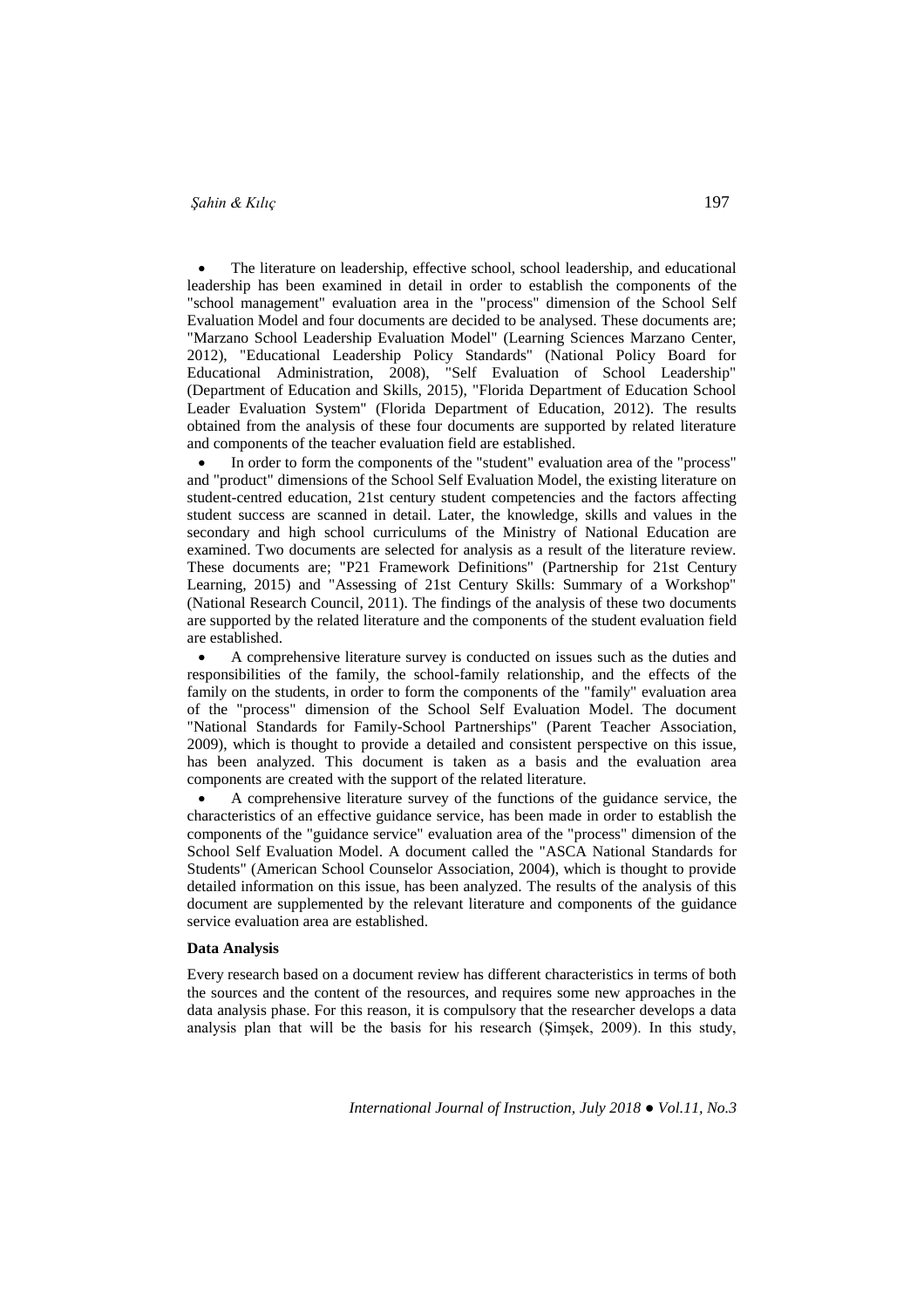descriptive document analysis method is used in the analysis of data. Descriptive analysis method is a method that aims to examine the facts and meanings of the research systematically (Bryman, 1988; Lincoln & Guba, 1985).

In the analysis process, concepts such as 1. "evaluation", "self-evaluation", "school evaluation", "school self-evaluation", 2. evaluation models, 3. applied research on school evaluation and school self-evaluation, and 4. school evaluation and school selfevaluation models are examined in detail. In the light of the information obtained from the literature, the two main categories and five sub-categories that will form the basis of the document analysis have been predetermined. These main categories are; 1. Objectives and key features of the school self-evaluation model, and 2. Processes in school self-evaluation model and operations in the processes. The five subcategories under category 2 are; 1. Preparation, 2. Monitoring, 3. Evaluation, 4. Planning and 5. Application categories. Then, 16 documents considered suitable for use creating a model of the end-result of the literature review have been read in the context of these categories and the obtained data is divided into these two basic categories and five subcategories and it is summarized.

### **FINDINGS**

#### **Objectives and Basic Characteristics of the School Self Evaluation Model**

## *Objectives of the School Self Evaluation Model*

The objectives of the School Self Evaluation Model are in two categorizes; direct and indirect objectives. Direct and indirect objectives are shown in Table 1:

### Table 1

| Objectives of the behoof ben Evaluation model                                 |
|-------------------------------------------------------------------------------|
| Identification of what is unuseful in school practices and what does not work |
| Identification of what changes need to be made to achieve school goals        |
| Identification of the priorities for improvement                              |
| To help establish an effective assessment culture in school                   |
| To contribute to the formation of a performance-focused school culture        |
| To contribute to standardization                                              |
| Educational and psychological strengthening of school staff by offering       |
| opportunities for collaboration, evaluation, participation in decision-making |
| processes and managing resources                                              |
|                                                                               |

Objectives of the School Self-Evaluation Model

*Basic Characteristics of the School Self Evaluation Model*

The main features of the School Self Evaluation Model are described below:

 Self evaluation. School Self Evaluation Model is based on the identification of a school's effectiveness from the perspective of the school through self evaluation method. An evaluation commission is formed for this purpose. In this commission; it is preferred that all stakeholders, such as students, teachers, parents, school management, are involved.

 Cooperation. The School Self Evaluation Model requires the evaluator or evaluators to work collaboratively with the operator. The task of the evaluator is to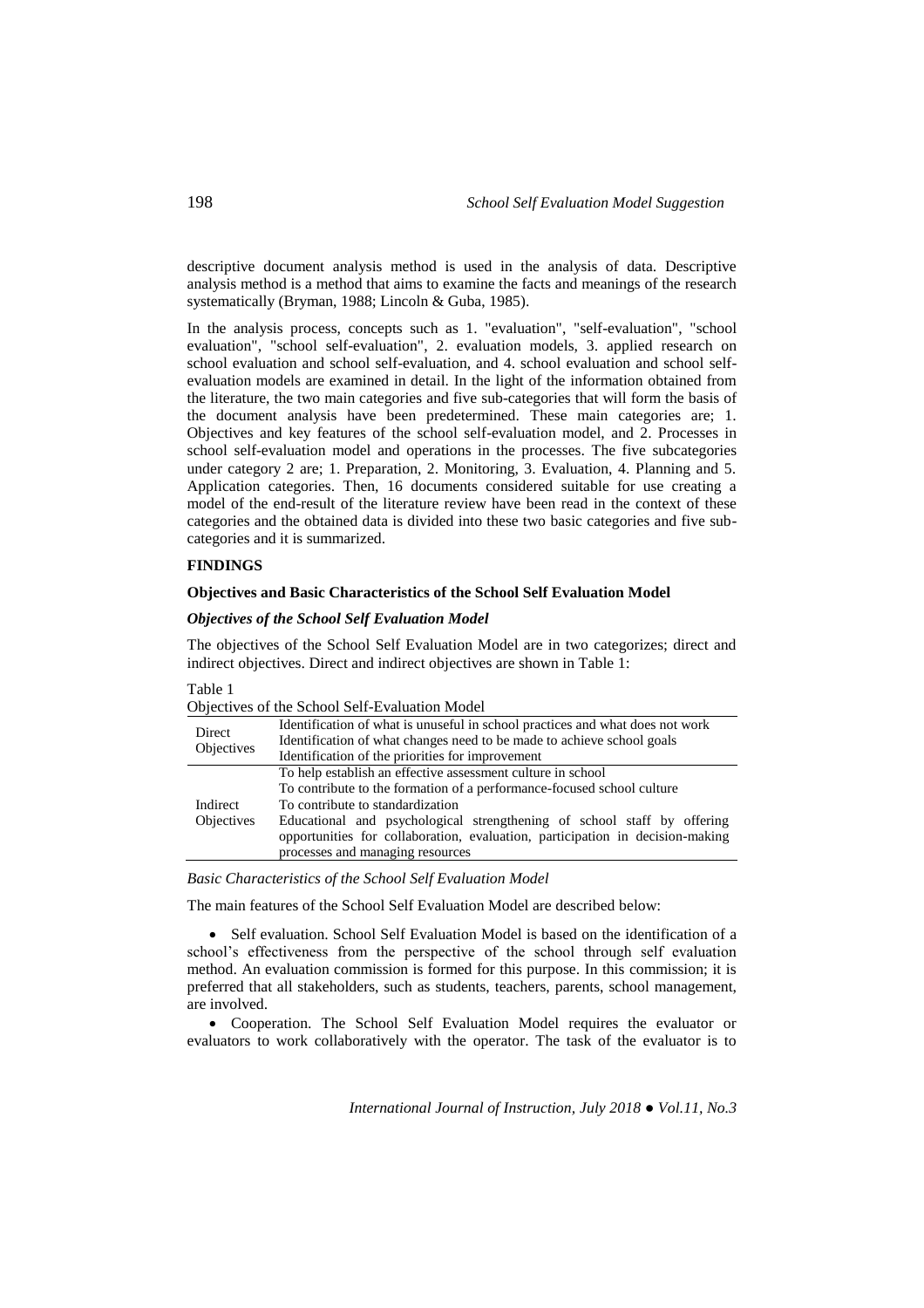guide the process of program evaluation and to serve as a coach facilitating this process. The evaluator assists in the collection of accurate information throughout the process. The evaluator, who can also function as a "critical friend", is a person who asks for thoughtful questions, a person who examines the data from a different point of view and makes constructive criticism.

 Participation of all Stakeholders. The School Self Evaluation Model adopts the understanding that all stakeholders (teachers, managers, students and parents) participate at every stage of the evaluation process, including data collection, data analysis and reporting. The task of the evaluator is to take part in the evaluation, not to fully control the evaluation process.

 Focusing on Daily Practices and Process. The School Self Evaluation Model adopts an approach that focuses on the practices and processes involved in day-to-day operation of the school and the classroom.

 Evaluating the School as a Whole. The School Self Evaluation Model adopts the idea that the functioning of the school should be evaluated as a whole together with all aspects and items. The effectiveness of the school; should be considered as a whole, not just the quality of some elements such as students, teachers, or school management. In order to be able to assess the effectiveness of the school at the highest level, it emphasizes to focus on the school as a whole, in other words 'to the big picture'.

 Comparison of Current Situation and Needed Situation. School Self Evaluation Model is based on the basis of the analysis of the current situation and its comparison with the situation that is needed.

 Cyclical Process. School Self Evaluation Model is a cyclical process and this cyclical process consists of five phases. These steps are preparation, monitoring, evaluation, planning and implementation phases.

• Action Research. School Self Evaluation Model is performed in the form of action research. Action research is a practical, cyclical, and problem-solving oriented approach. In this approach, it is aimed that operators acquire new knowledge, skills and experiences, and that operators gain a critical perspective to their own practice. The data collected during the monitoring process are analyzed in the evaluation process and some results are achieved. Then it is tried to find rational solutions to the problems that exist in the direction of these results and some suggestions are developed. A new action plan is prepared and put into practice in line with these solutions and suggestions.

• Input, Process and Product Dimension. Monitoring process in the School Self Evaluation Model; input, process and product. Input is any situation that affects processes and products and exists before the learning teaching process. The process can also be named as learning teaching process. Products are the short-term and long-term impacts of the process dimension on students' learning, skills and value acquisitions.

 Standards and Decision Criteria. School Self Evaluation Model emphasizes the importance of standards and decision criteria. There is no evaluation according to intuition and prejudice. These standards are not universal, and may vary by school and subject. Evaluation standards that are quite appropriate for a school may not be appropriate for another school. For this reason, the evaluation standards should be determined in cooperation with the evaluator and the school evaluation team.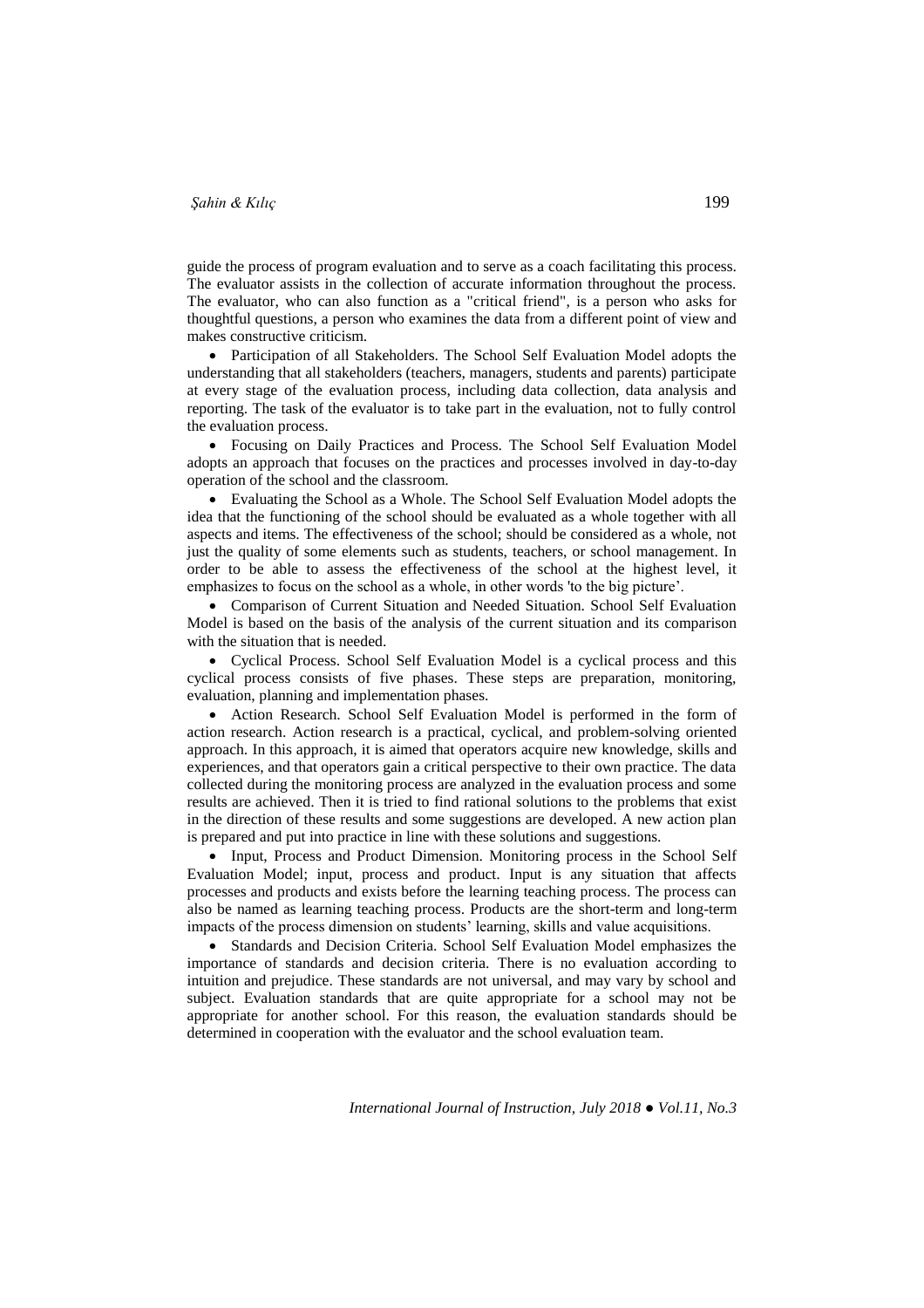Multiple Data Collection Methods. The School Self Assessment Model adopts the use of multiple data collection methods (interview, observation, document review, scales, tests, questionnaires). Both qualitative and quantitative methods are used in combination to gather rich and persuasive information.

#### **School Self Evaluation Model Processes and Operations Performed in Processes**

Evaluation according to the School Self Evaluation Model is a cyclical process and this cyclical process consists of five phases. These steps are preparation, monitoring, evaluation, planning and implementation phases. Firstly, necessary preparations are made and the current situation is analyzed and various judgments are reached. Then a new plan is made for the future and this planning is implemented. The processes of the School Self Evaluation Model and the operations that are needed to be done in each process are described below:

### *Preparation Process*

Preparation process includes the period from the creation of the evaluation team to the start of data collection. The following operations are expected to be carried out during the preparation process: 1. Creation of evaluation team, 2. Determination of evaluation objectives linked to evaluation priorities, 3. Distributing the duties, 4. Preparation of business calendar, 5. Training the evaluation team about necessary topics such as evaluation model, data collection methods and data analysis methods, 6. Identification of information sources and data collection methods, 7. Establishing performance standards, 8. Creation of data collection tools.

It is suggested that School Self Evaluation team should be consisted of the evaluator (1), teachers (4-6), manager (1), assistant principals (2), head of school family association (1) and the student representative (1). For evaluation purposes, it may be appropriate to establish a team of 10-12 people, although this may vary according to the scope of the evaluation and the available facilities. It is preferable that the teachers who will take place on the evaluation team are selected from the Branch Teachers' Committee leaders, but the principle of volunteerism should be taken into consideration.

## *Monitoring Process*

The monitoring process is the stage in which evaluation data are collected. In this process, rich and persuasive information is collected by using qualitative and quantitative data collection methods from various data sources (teachers, students, administrators, parents, etc.). For this purpose, data collection methods such as interviewing, observation, document examination, scales, tests, questionnaires etc. can be used. How long the monitoring process will last can change according to the purposes of evaluation, the scope of the assessment, available facilities. The monitoring process occurs in three dimensions as "Input", "Process" and "Product". All assessment dimensions of the model interact eachother.

Inputs are conditions that exist prior to the learning teaching process. As input in the School Self Evaluation Model; "Curriculum", "Teacher", "School Management", "Student", "Family", "Guidance Service", "Physical Resources" are determined. The process dimension can also be called the learning teaching process. In the process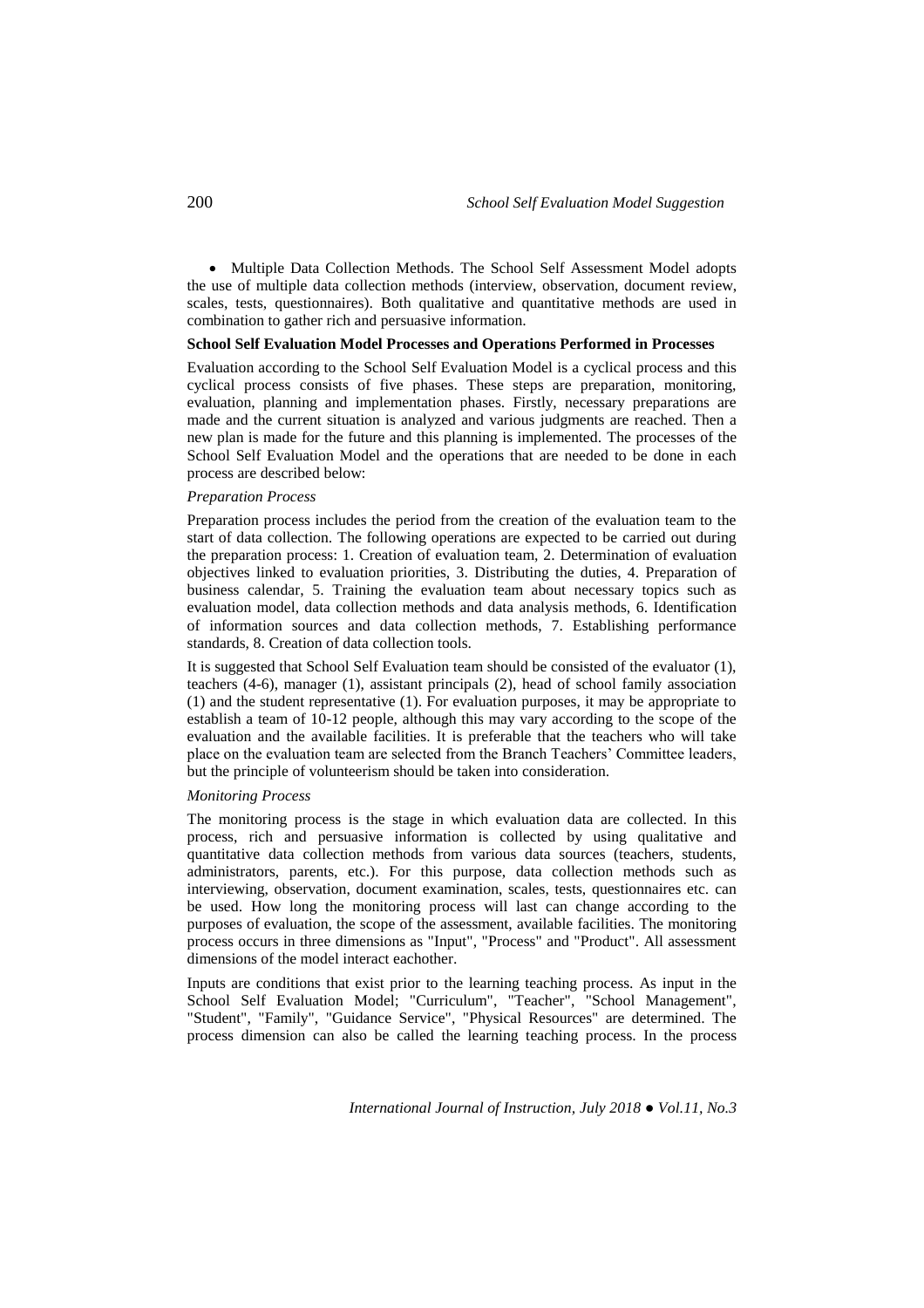dimension, the effects on different aspects of education are tried to be examined. Goal is to understand the positive and negative situations in the school and classroom environment. In the process dimension of the School Self Assessment Model; "Teacher", "School Management", "Student", "Family", "Guidance Service", "Physical Resources" will be evaluated. Products are short-term and long-term effects of the process size on the learning, skills and value acquisitions of students.

#### *"Input" Dimension*

The "input" dimension consists of seven evaluation areas. These evaluation areas are; "Curriculum", "Teacher", "School Management", "Student", "Family", "Guidance Service" and "Physical Resources".

Curriculum applied on a per-course basis in the school will be assessed in the objectives, content, learning situations, and testing situations. "Teacher", "School Management" and "Student" evaluation areas will be examined from the points of number, election process, demographic characteristics, readiness, educational status, etc. The "Guidance Service" will be reviewed in terms of resources (teacher, physical facilities, materials), authority and responsibilities. "Family" will be examined from the points of demographic characteristics, socio-economic status, education and so on. In the evaluation field of "Physical Resources", library, dining hall, dormitory, classrooms, laboratories, prayer room, canteen and so on. physical possibilities will be examined. Components of the "Curriculum" and "Physical Resources" in the input dimension will be evaluated indirectly by the components involved in the process dimension, based on their use.

### *"Process" Dimension*

The "process" dimension consists of five evaluation areas. These evaluation areas are; "Teacher", "School Management", "Student", "Family" and "Guidance Service". Each evaluation area and components are listed below:

*"Teacher" Evaluation Area*

- Planning/Preparation to the lesson
- Learning Teaching Process
- Evaluation/Monitoring/Feedback
- Relationship with Student
- Professional Development/Responsibility/Cooperation
- School, Family and Community Relations

*"School Management" Evaluation Area*

- Organization/Resource Management
- Teaching Leadership/Student Achievement
- School Culture
- Application of Curriculum
- Supporting School Development

*"Student" Evaluation Area*

Social Relations/Communication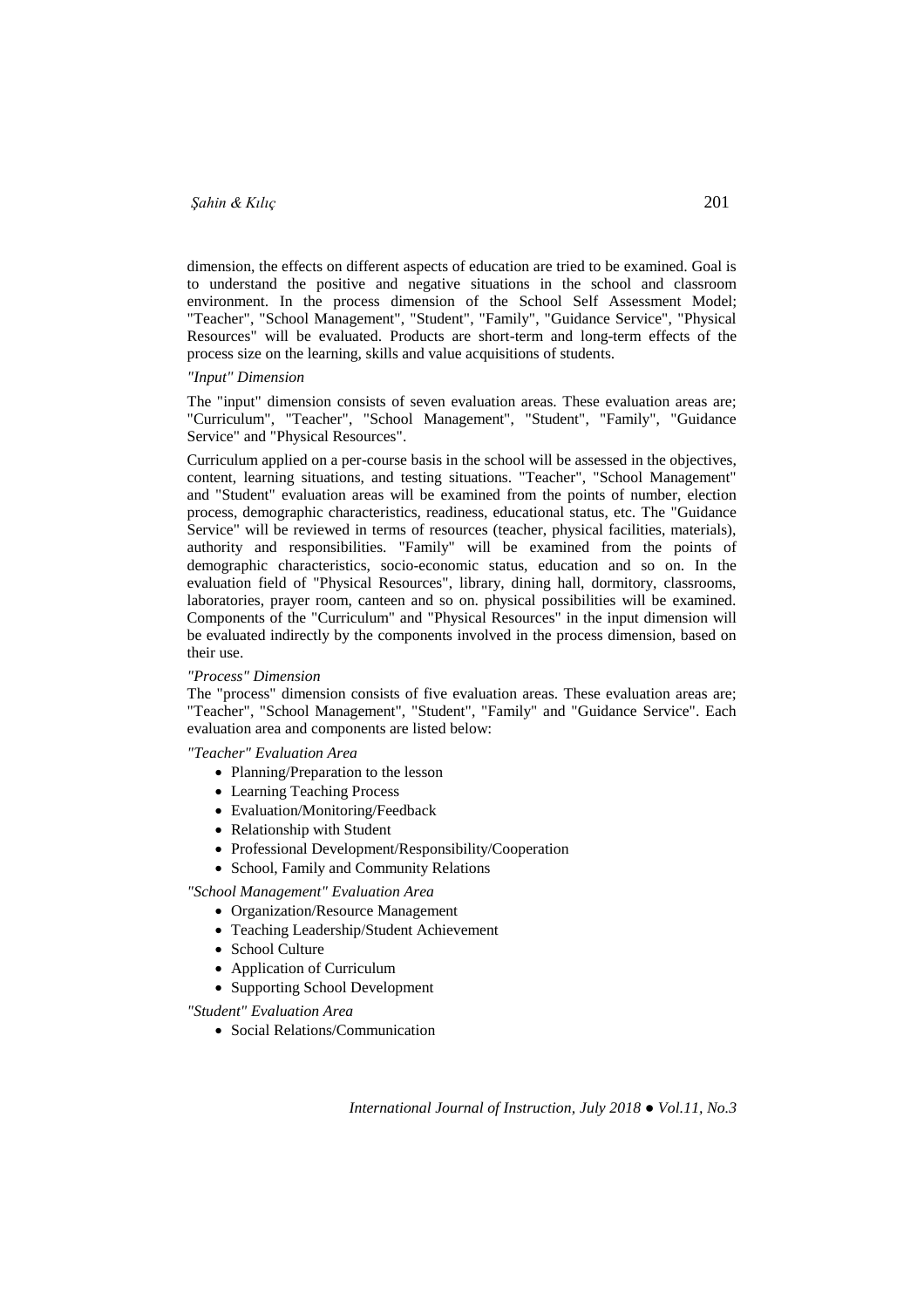- Attitude Toward School/Learning
- Participation in Learning Process
- Environmental Relations/Use of Resources
- *"Family" Evaluation Area*
	- Positive Parenting
	- Supporting Student Achievement
	- Effective Communication with School
	- Participation in School Decisions

*"Guidance Service" Evaluation Area*

- Academic Development
- Career Development
- Personal/Social Development

# *"Product" Dimension*

The "Product" dimension consists of the "Student" evaluation field, which is the only evaluation field. The student evaluation area consists of three components. These components are; Information, Skill and Values. Information consists of three components, "Cognitive", "Affective" and "Psychomotor". The skill consists of three components: "cognitive" (problem solving, critical thinking, systematic thinking etc.), "interpersonal" (communication, collaborative work, cultural sensitivity, leadership, responsibility, conflict resolution, empathy, etc.) and "internal" (self-management, selfregulation, self-evaluation, time management, personal development, adaptation, creativity and innovation, courage, ethics, etc.).

### *Evaluation Process*

During the evaluation process, the collected data are analyzed and some results are obtained. There are some judges in the direction of these results afterwards. The following activities are expected to be carried out during the evaluation process: 1. Analysis of the data, 2. Comparison of existing data and performance standards, 3. Access to standard of judgments, 4. Writing the evaluation report.

### *Planning Process*

During the planning process; a new planning is made in line with the results obtained in the evaluation process and the value judgments reached. For this purpose, opportunities for change and options are considered and the elements of the new action plan are determined. The following activities are expected to be carried out in the planning process: 1. Determination of priorities, 2. Identification of possible solutions, 3. Preparation of new action plan.

#### *Implementation Process*

The final stage of the School Self Evaluation Model is the implementation process. In this process, the action plan prepared in the planning process is put into practice.

## **CONCLUSION**

Purpose of self evaluation is to raise the valid standards for more effective learning and teaching. Effective schools are constantly reviewing their own practice and seeking ways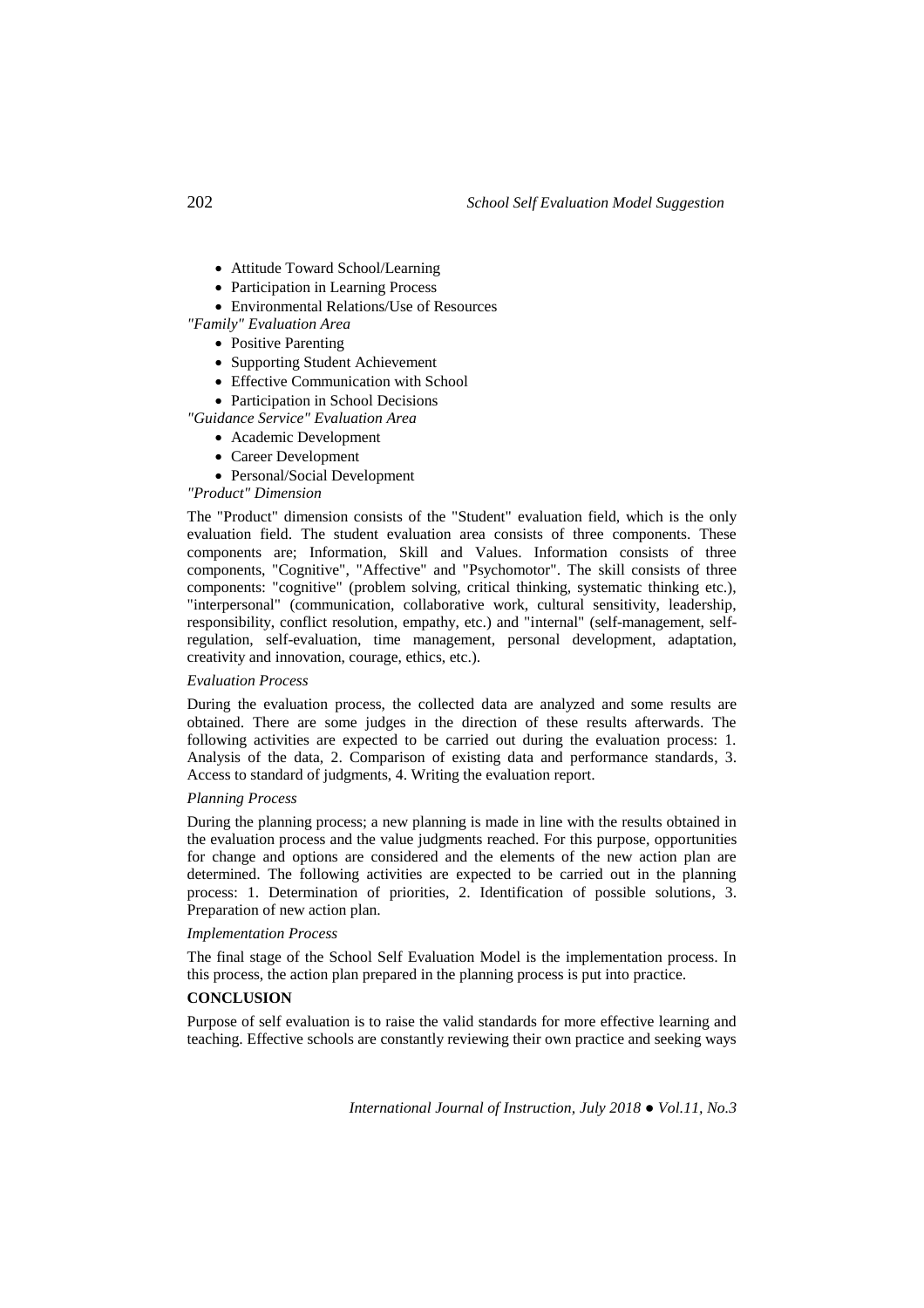to make the school better. School management and teachers focus on the quality of the learning-teaching process in schools and student achievement. They also think about how well the school is managed and how it will be developed (Department of Education and Skills, 2016). With self evaluation, schools are directed to determine their own educational goals, be responsible for their own educational processes, and evaluate their own actions. With self evaluation, it is aimed not only to support improvement but also to meet the accountability requirement of the school (Nevo, 2002). There is a direct link between professional development and school self evaluation. Self evaluation is seen as a facilitator of professional development. Teachers and other staff will become selfaware, higher self-reflective, and more self-critical individuals by self-evaluation, following their own performance and professional development (Ainsworth, 2010; MacBeath, 2006). In this context, this research aims to create a School Self Evaluation Model which will enable schools to evaluate their own educational practices by using national and international literature. The School Self Evaluation Model created for this purpose is shown in Figure 1:



School Self Evaluation Model

*International Journal of Instruction, July 2018 ● Vol.11, No.3*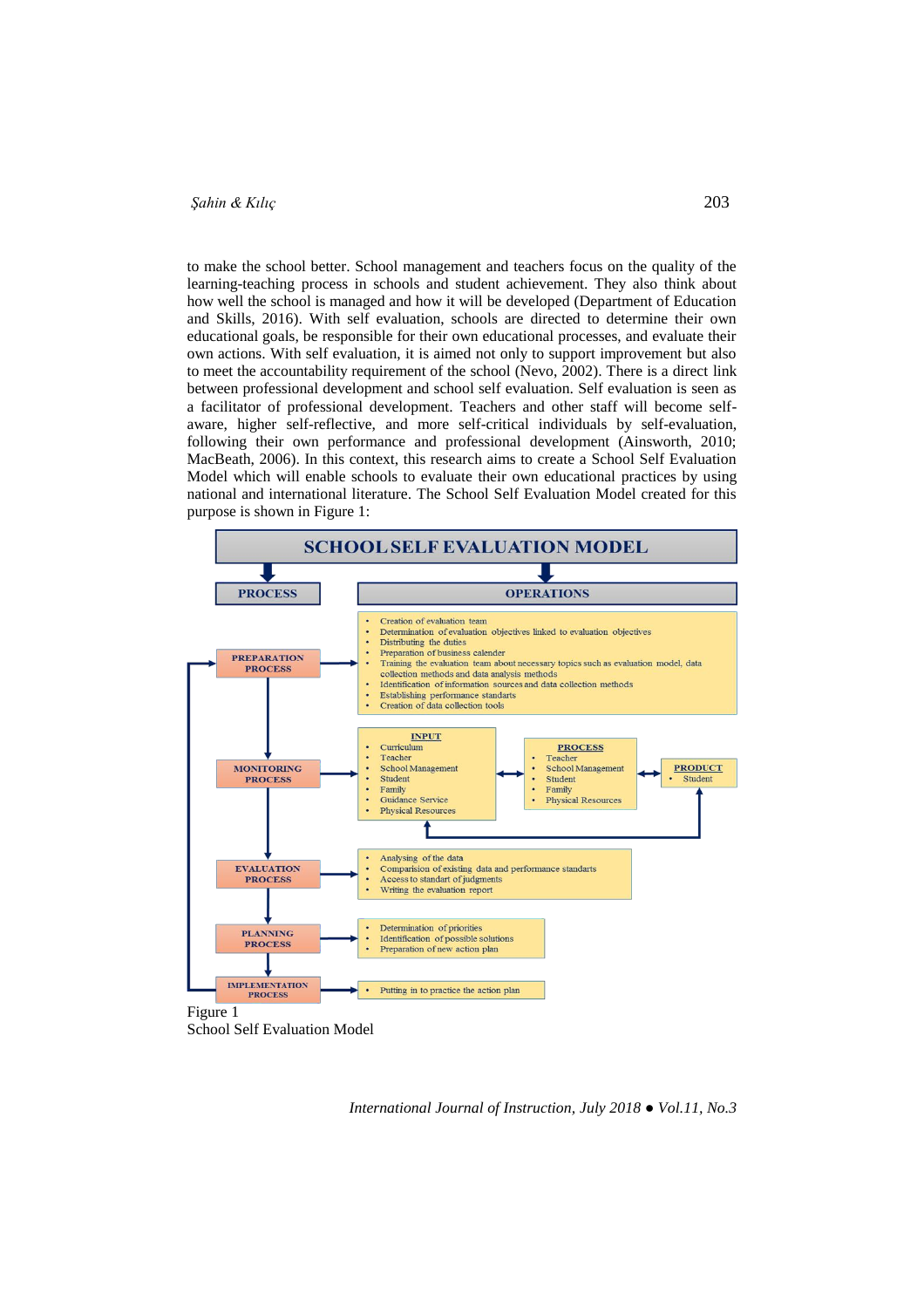### **SUGGESTIONS**

- Schools should be encouraged by their authority to conduct their own selfevaluations.
- This model can be tested at self-evaluation studies. After these applications, improvements can be made on the model.
- Evaluators should develop their own models according to the situations like evaluation objectives, evaluation context, target audiences, and evaluation opportunities.

## **REFERENCES**

Ainsworth, P. (2010). Developing a self-evaluating school: A practical guide. NY: Continuum International Publishing Group.

American School Counselor Association (2004). ASCA national standards for students. Alexandria, VA, 1-12.

Baskerville, D., & Goldblatt, H. (2009). Learning to be a critical friend: From professional indifference through challenge to unguarded conversations. Cambridge Journal of Education, 39(2), 205-221.

Berg, B. L. (2001). Qualitative research methods for the social sciences. USA: Allyn and Bacon.

Bryman, A. (1988). Quantity and quality in social research. London & New York: Routledge.

Demirel, Ö. (1992). Türkiye'de program geliştirme uygulamaları. Hacettepe Üniversitesi Eğitim Fakültesi Dergisi, 7, 27-43.

Department of Education and Skills (2015). Self-evaluation of school leadership: Domains, standards and statements of practice. Dublin: The Inspectorate.

Department of Education and Skills (2016). School self-evaluation guidelines 2016- 2020. Dublin: The Inspectorate.

Education Review Office (2016). Effective school evaluation: How to do and use internal evaluation for improvement. Wellington: Education Review Office.

Erden, M. (1998). Eğitimde program değerlendirme. Ankara: Anı Yayıncılık.

Fetterman, D. M., & Wandersman, A. (2005). Empowerment evaluation principles in practice. NY: The Guilford Press.

Florida Department of Education (2012). School leader evaluation system observation and evaluation forms and procedures for leadership practice. Florida.

*International Journal of Instruction, July 2018 ● Vol.11, No.3*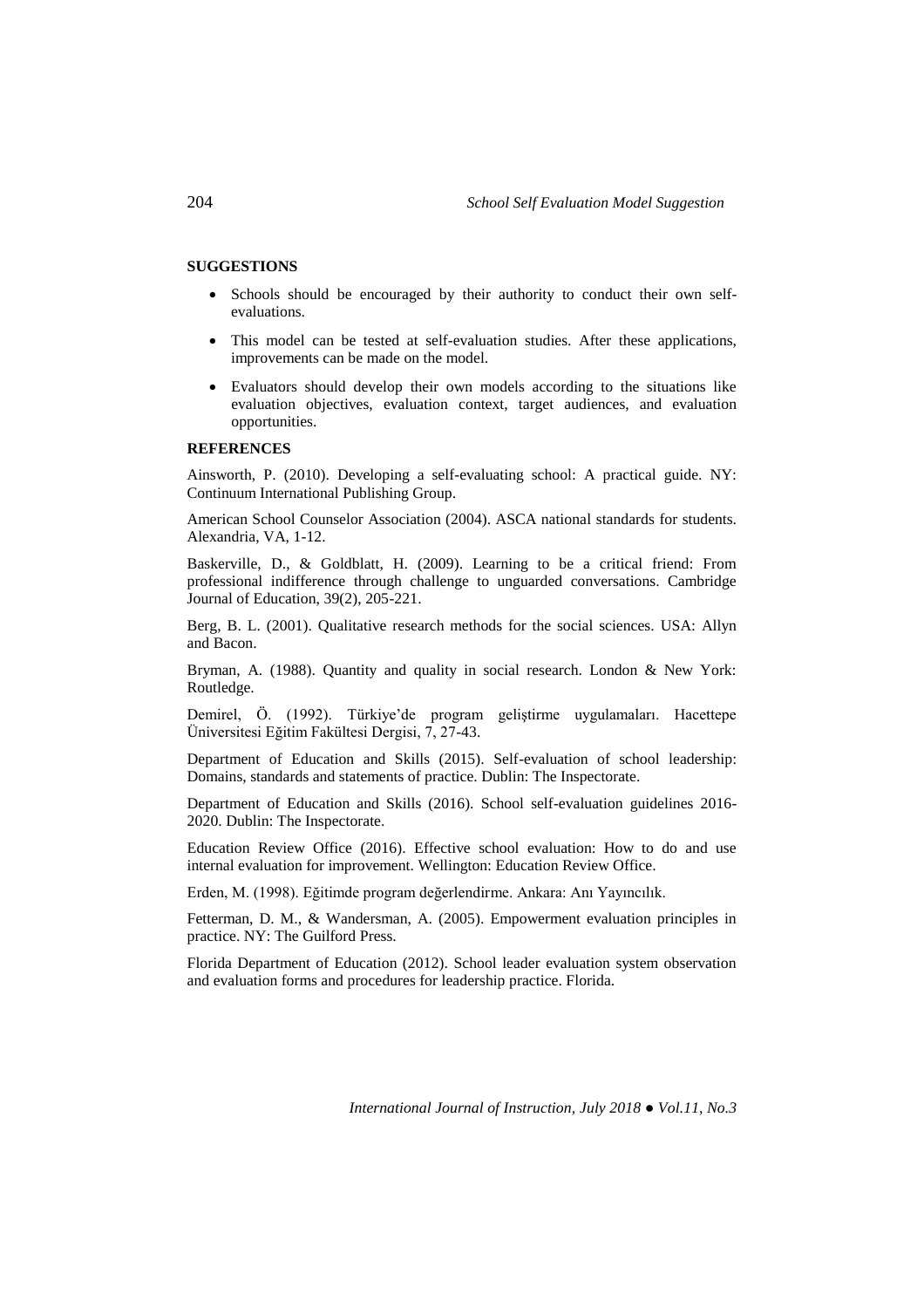Hanberger, A., Carlbaum, S., Hult, A., Lindgren, L., & Lundström, U. (2016). School evaluation in Sweden in a local perspective: A synthesis. Education Inquiry, 7(3), 349- 371.

Learning Sciences Marzano Center (2012). Marzano school leadership evaluation model. Florida: Learning Sciences Marzano Center for Teacher and Leadership Evaluation.

Learning Sciences Marzano Center (2013). Developing a passion for professional teaching: The Marzano teacher evaluation model. Florida: Learning Sciences Marzano Center for Teacher and Leadership Evaluation.

Lincoln, Y. S. & Guba, E. G. (1985). Naturalistic inquiry. Beverly Hills, CA: Sega.

MacBeath, J., Schratz, M., Meuret, D., & Jakobsen, L. (2000). Self-evaluation in European schools: A story of change. Newyork: Taylor & Francis Group.

MacBeath, J., & Sugimine, (2003). Self-evaluation in the global classroom. Newyork: Taylor & Francis Group.

MacBeath, J. (2006). School inspection and self-evaluation: Working with the new relationship. Newyork: Taylor & Francis Group.

Marvasti, A. B. (2004). Qualitative research in sociology. USA: Sage Publications.

Mason, J. (2002). Qualitative Researching. (2nd ed.). London: Sage Publication.

Merriam, S. B. (2009). Qualitative research: A guide to design and implementation. California: John Wiley & Sons, Inc.

National Policy Board for Educational Administration (2008). Educational Leadership Policy Standards. Washington, DC: Council of Chief State School Officers.

National Research Council (2011). Assessing 21st Century Skills: Summary of a Workshop. Washington, DC: The National Academies Press.

Nevo, D. (2002). School-based evaluation: An international perspective. (1st ed.). UK: Elsevier Science.

Ornstein, A., & Hunkins, F. (2009). Eğitim programı: Temeller, ilkeler ve sorunlar. (A. Arı, 2016) Konya: Eğitim Yayınevi.

Öğretmen Yetiştirme ve Eğitimi Genel Müdürlüğü (2002). Öğretmen yeterlilikleri. Ankara: Milli Eğitim Basımevi.

Parent Teacher Association (2009). PTA national standards for family-school partnerships: An implementation guide. USA, 1-70.

Partnership for 21st Century Learning (2015). Framework for 21st Century Learning. Washington DC, 1-9.

Rogers, G., & Badham, L. (1992). Evaluation in schools: Getting started on training and implementation. Newyork: Taylor & Francis Group.

*International Journal of Instruction, July 2018 ● Vol.11, No.3*